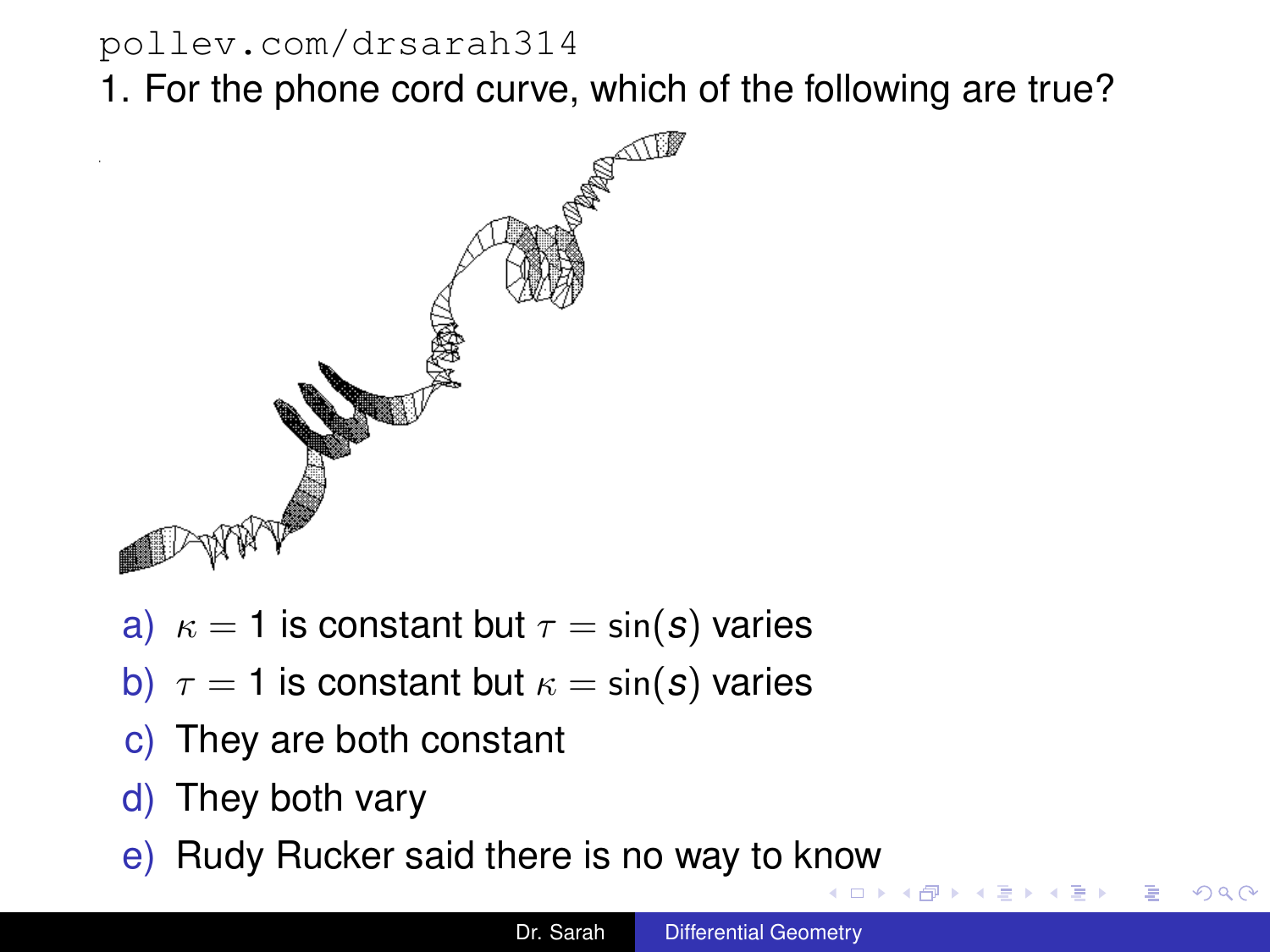#### <span id="page-1-0"></span><pollev.com/drsarah314> 2. For the rocker curve, which of the following are true?



- a)  $\kappa = 1$  is constant but  $\tau = \sin(s)$  varies
- b)  $\tau = 1$  is constant but  $\kappa = \sin(s)$  varies
- c) This is a baseball stitch curve
- d) More than one of the above
- e) None of the above

[https://demonstrations.wolfram.com/](https://demonstrations.wolfram.com/Intrinsic3DCurves/) [Intrinsic3DCurves/](https://demonstrations.wolfram.com/Intrinsic3DCurves/)

 $290$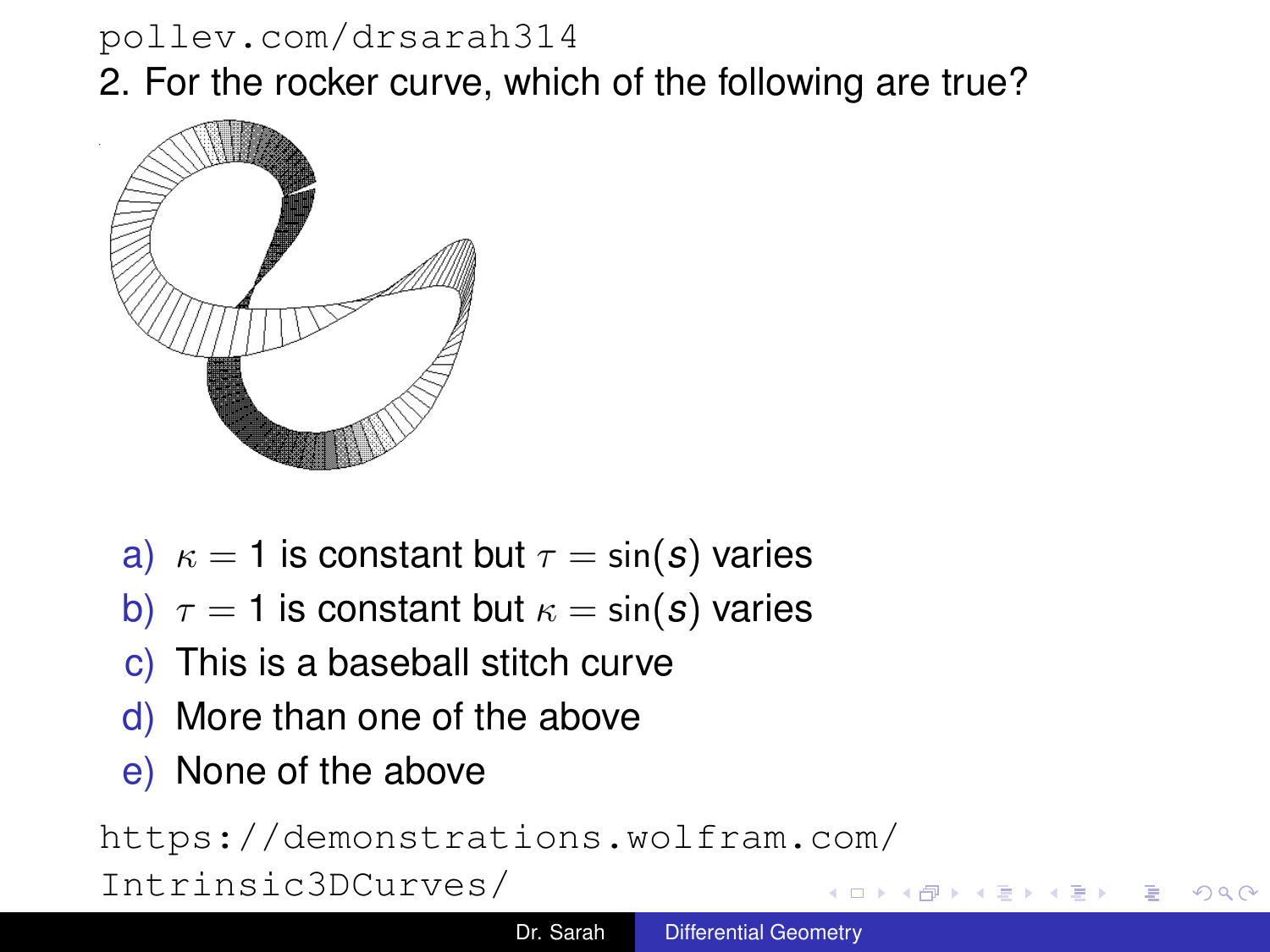#### <pollev.com/drsarah314>

3. To prove that the derivative of a unit vector  $\vec{u}$  is perpendicular to the original, we...

- a) took the derivative of  $\vec{u} \cdot \vec{u}$  and argued from there
- b) took the derivative of  $\vec{u} \times \vec{u}$  and argued from there
- c) both of the above
- d) none of the above



B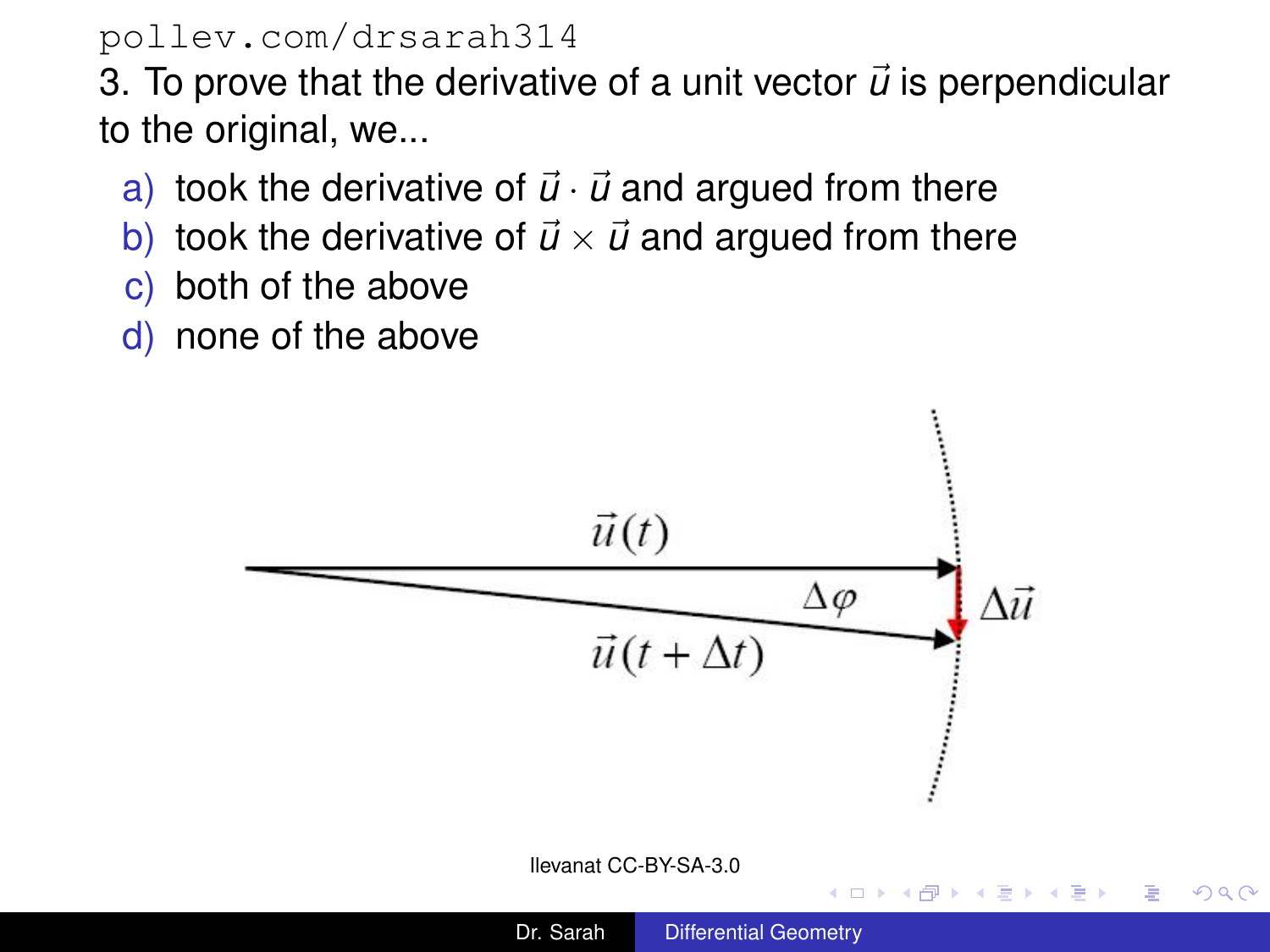## *spherical epitrochoid*

- circle rolling on another circle
- J. M. ain't a mathematician

[https:](https://math.stackexchange.com/questions/15260/famous-space-curves-in-geometry-history) [//math.stackexchange.com/questions/15260/](https://math.stackexchange.com/questions/15260/famous-space-curves-in-geometry-history) [famous-space-curves-in-geometry-history](https://math.stackexchange.com/questions/15260/famous-space-curves-in-geometry-history)

[https://drive.google.com/file/d/1ur\\_](https://drive.google.com/file/d/1ur_M4iyGetKYAdcfMvIYPdimU7LJa8sO/view?usp=sharing) [M4iyGetKYAdcfMvIYPdimU7LJa8sO/view?usp=](https://drive.google.com/file/d/1ur_M4iyGetKYAdcfMvIYPdimU7LJa8sO/view?usp=sharing) [sharing](https://drive.google.com/file/d/1ur_M4iyGetKYAdcfMvIYPdimU7LJa8sO/view?usp=sharing)

イロト 不優 トイモト 不思 トー

重。  $2Q$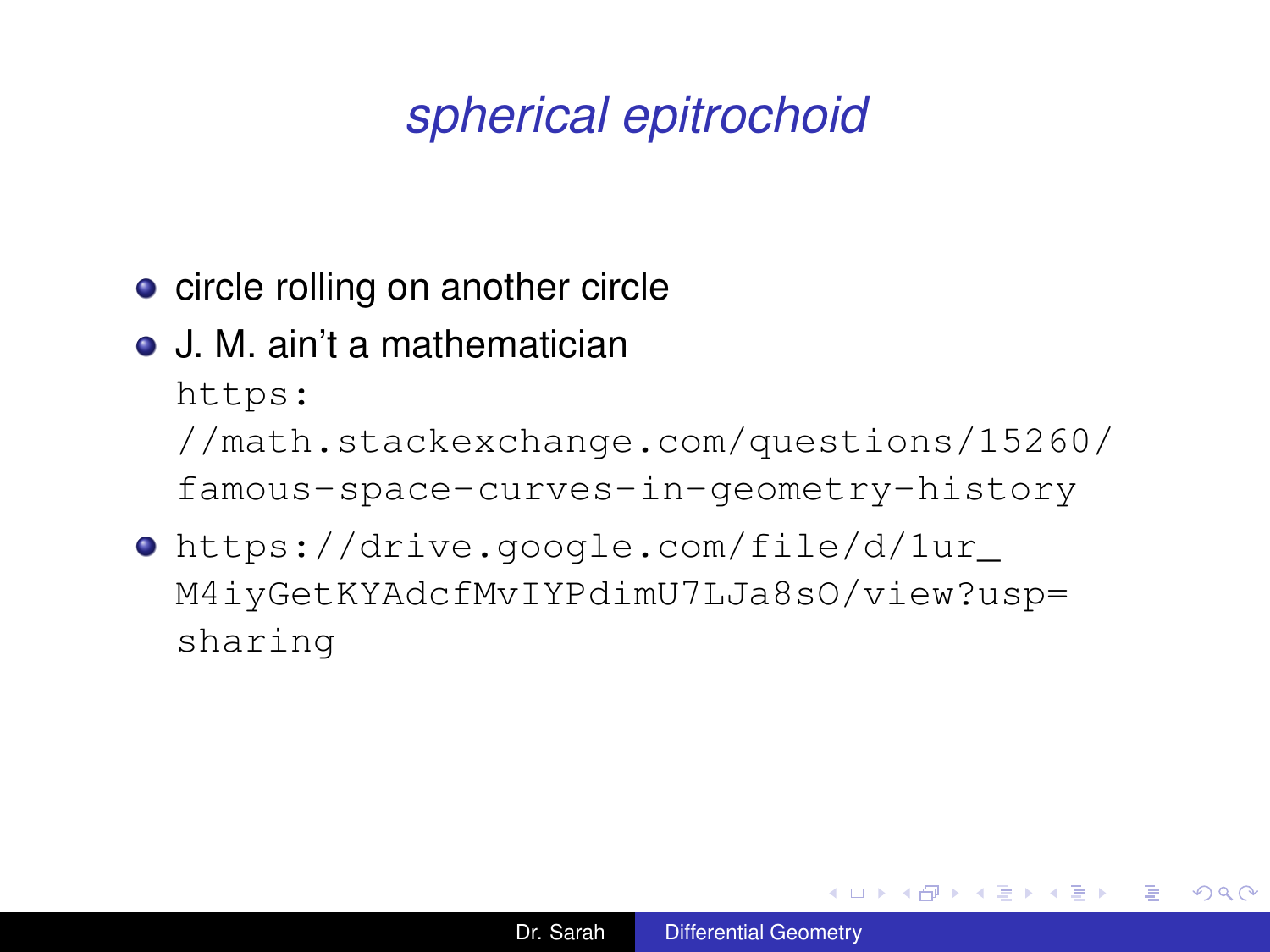# *spherical epitrochoid*

- circle rolling on another circle
- J. M. ain't a mathematician

[https:](https://math.stackexchange.com/questions/15260/famous-space-curves-in-geometry-history)

[//math.stackexchange.com/questions/15260/](https://math.stackexchange.com/questions/15260/famous-space-curves-in-geometry-history)

[famous-space-curves-in-geometry-history](https://math.stackexchange.com/questions/15260/famous-space-curves-in-geometry-history)

- [https://drive.google.com/file/d/1ur\\_](https://drive.google.com/file/d/1ur_M4iyGetKYAdcfMvIYPdimU7LJa8sO/view?usp=sharing) [M4iyGetKYAdcfMvIYPdimU7LJa8sO/view?usp=](https://drive.google.com/file/d/1ur_M4iyGetKYAdcfMvIYPdimU7LJa8sO/view?usp=sharing) [sharing](https://drive.google.com/file/d/1ur_M4iyGetKYAdcfMvIYPdimU7LJa8sO/view?usp=sharing) kinematics of gear systems
- Johann Bernoulli (1742). "Opera Omnia, Lausanne and Generva, t. III." *Lect. Hospitalii* XXII: 454 Franz Reuleaux (1876). *The Kinematics of Machinery*

K 何 ▶ K ヨ ▶ K ヨ ▶

÷.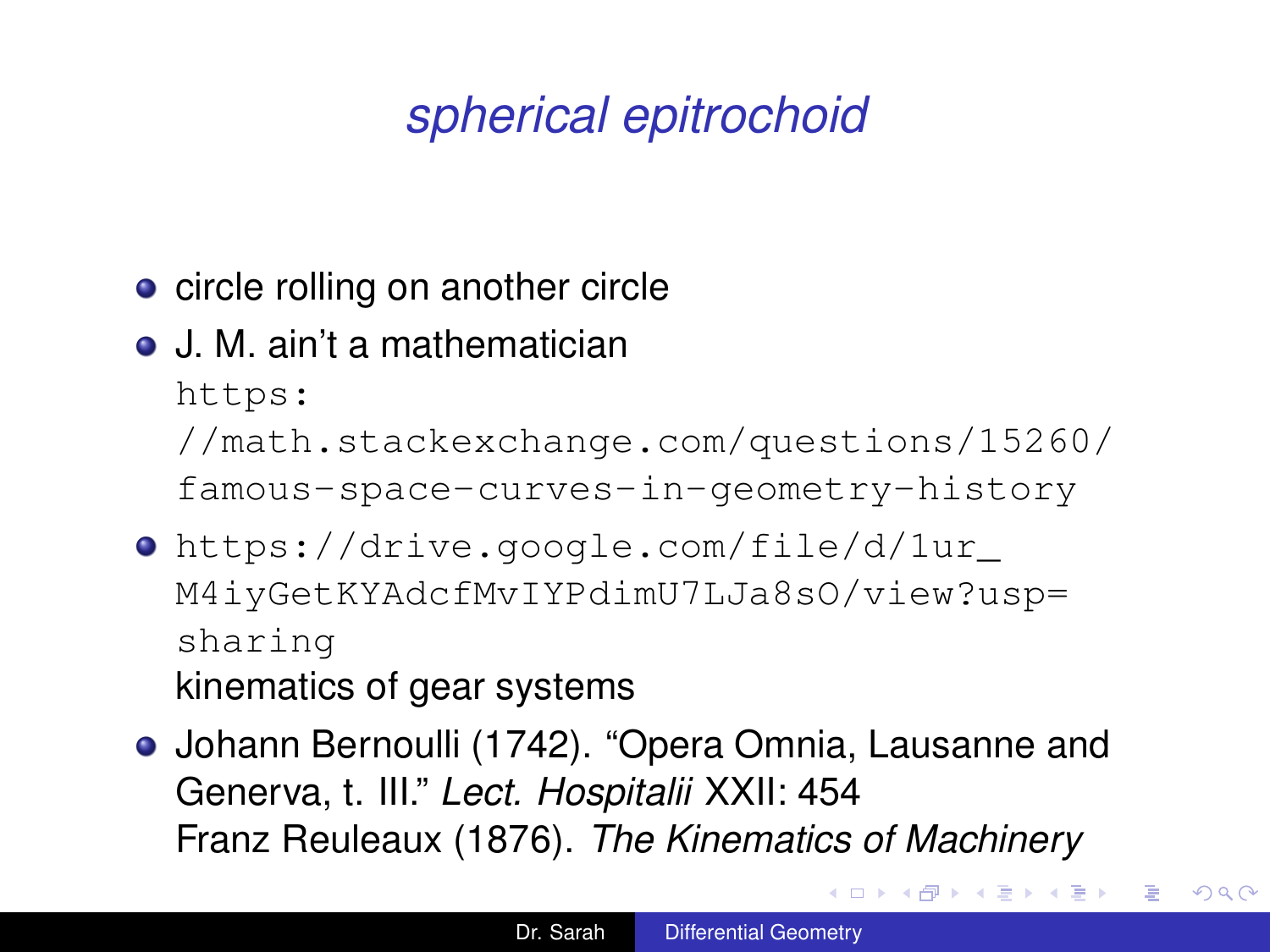### <span id="page-5-0"></span>*Frenet-Serret TNB Frame Review*



Matt Hefner <http://matthefner.com/jsgeometryofcurves.html>

- How did we show *N* ⊥ *T*?
- Why is *B* perpendicular to both *T* and *N*? Hint: consider how we defined *B*.

イロト イ押 トイヨ トイヨト

÷.